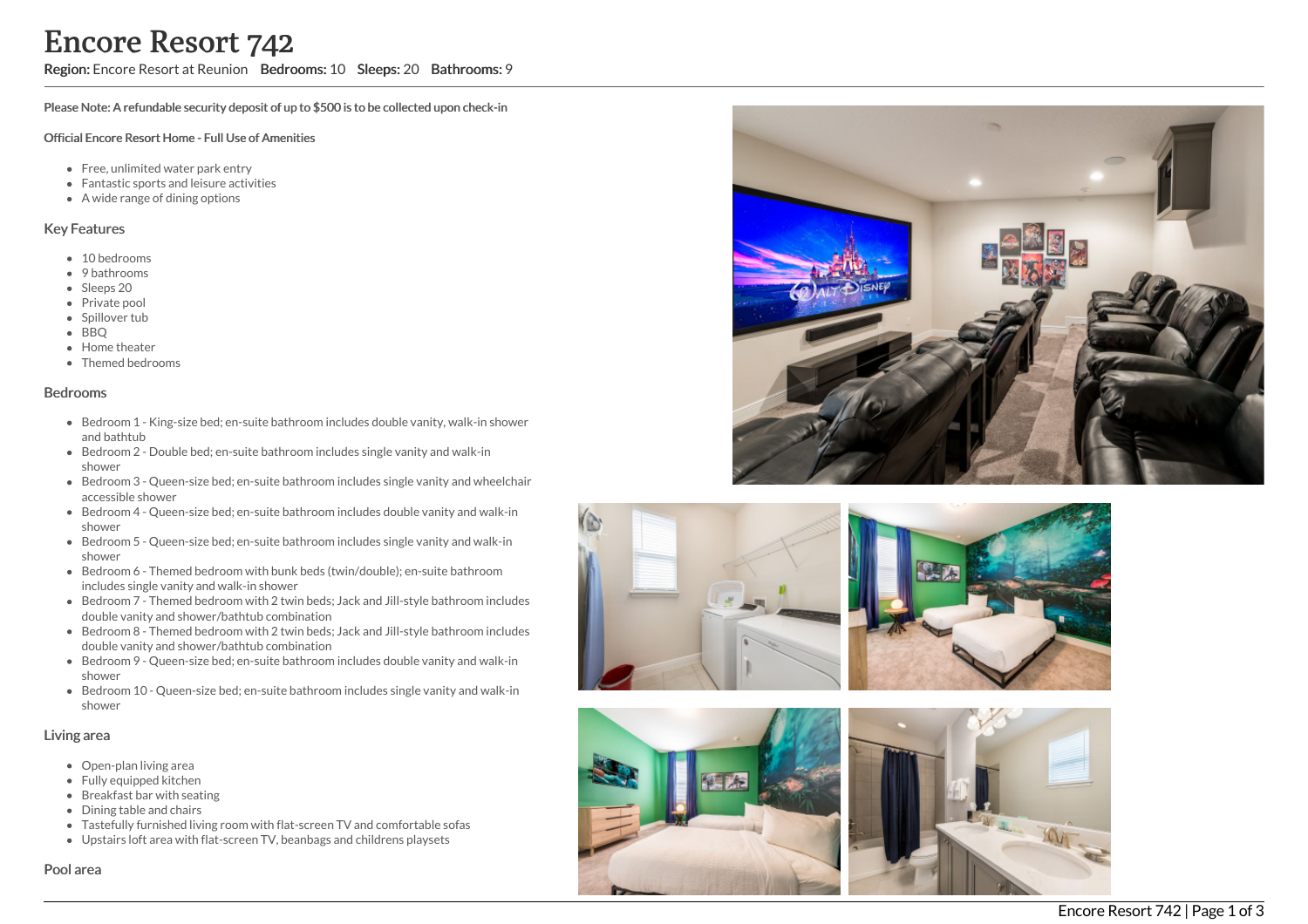- Private pool
- Spillover tub
- Sunloungers
- Covered lanai with table and chairs
- BBQ

## Home entertainment

- Flat-screen TVs in living area and all bedrooms
- Home theater with large projector screen and cinema-style seating

## General

- Air conditioning throughout
- Complimentary wifi
- Bedding and towels included
- $\bullet$  Private parking
- Pet friendly home (additional charges apply)

## Laundry room

- Washer and dryer
- $\bullet$  Iron and ironing board

# Children's equipment available for hire

- Crib
- Stroller
- High chair
- $\bullet$  Pack and play

# Places of interest

- Golf courses 4 miles
- Supermarket 2 miles
- Shopping mall 4 miles
- Disney World 7 miles
- Seaworld 14 miles
- Universal Studios 20 miles
- Legoland 30 miles
- Airport 26 miles
- Beaches 75 miles









![](_page_1_Picture_36.jpeg)

![](_page_1_Picture_37.jpeg)

![](_page_1_Picture_38.jpeg)